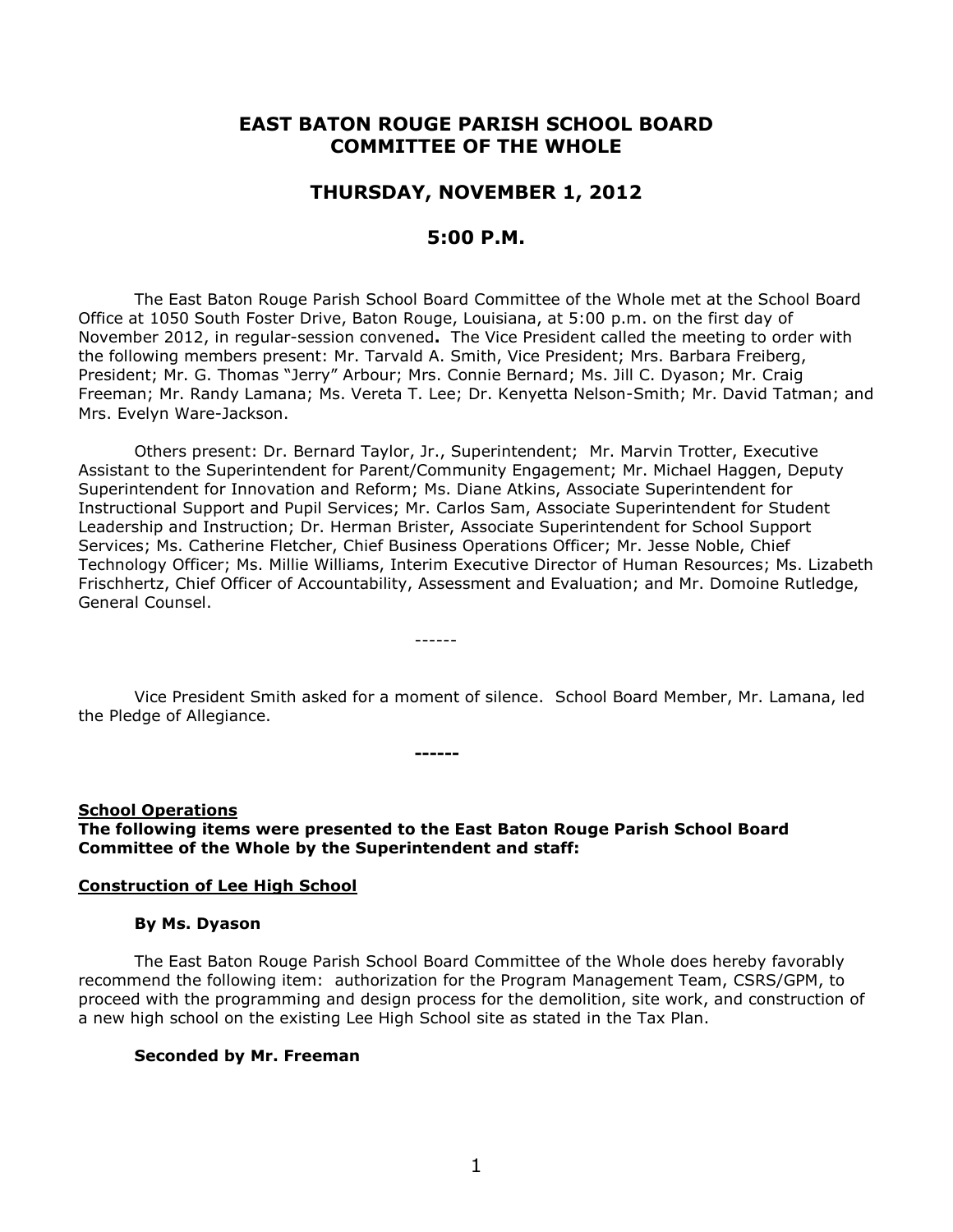**Favorably recommended to the full Board by a vote of the members present. (Mrs. Bernard was absent.)**

**------**

## **Servitude Agreement**

### **By Mrs. Freiberg**

The East Baton Rouge Parish School Board Committee of the Whole does hereby favorably recommend the following item: approval of a Servitude Agreement between the East Baton Rouge Parish School Board and the East Baton Rouge Sewerage Commission for a local Services Agreement/Cooperative Endeavor. The agreement serves as an acceptance of the transfer of property ownership for the cash offer of \$7,892.00 for city-wide and future Scotlandville Middle Pre-Engineering Academy sewer improvements.

# **Seconded by Mr. Lamana**

**Favorably recommended to the full Board by a vote of the members present. (Mrs. Bernard was absent.)**

**------**

### **Servitude Agreement**

## **By Mr. Lamana**

The East Baton Rouge Parish School Board Committee of the Whole does hereby favorably recommend the following item: approval of a Servitude Agreement between the East Baton Rouge Parish School Board and the East Baton Rouge Sewerage Commission for a local Services Agreement/Cooperative Endeavor. The agreement serves as an acceptance of the transfer of property ownership for the cash offer of \$13,292.00 for city-wide and future J.K. Haynes/old Harding Elementary site sewer improvements.

### **Seconded by Mr. Freeman**

**Favorably recommended to the full Board by a vote of the members present. (Mrs. Bernard was absent.)**

**------**

**Finance The following items were presented to the East Baton Rouge Parish School Board Committee of the Whole by the Superintendent and staff:**

### **Audit Results for Fiscal Year Ended June 30, 2012**

**By Mr. Tatman**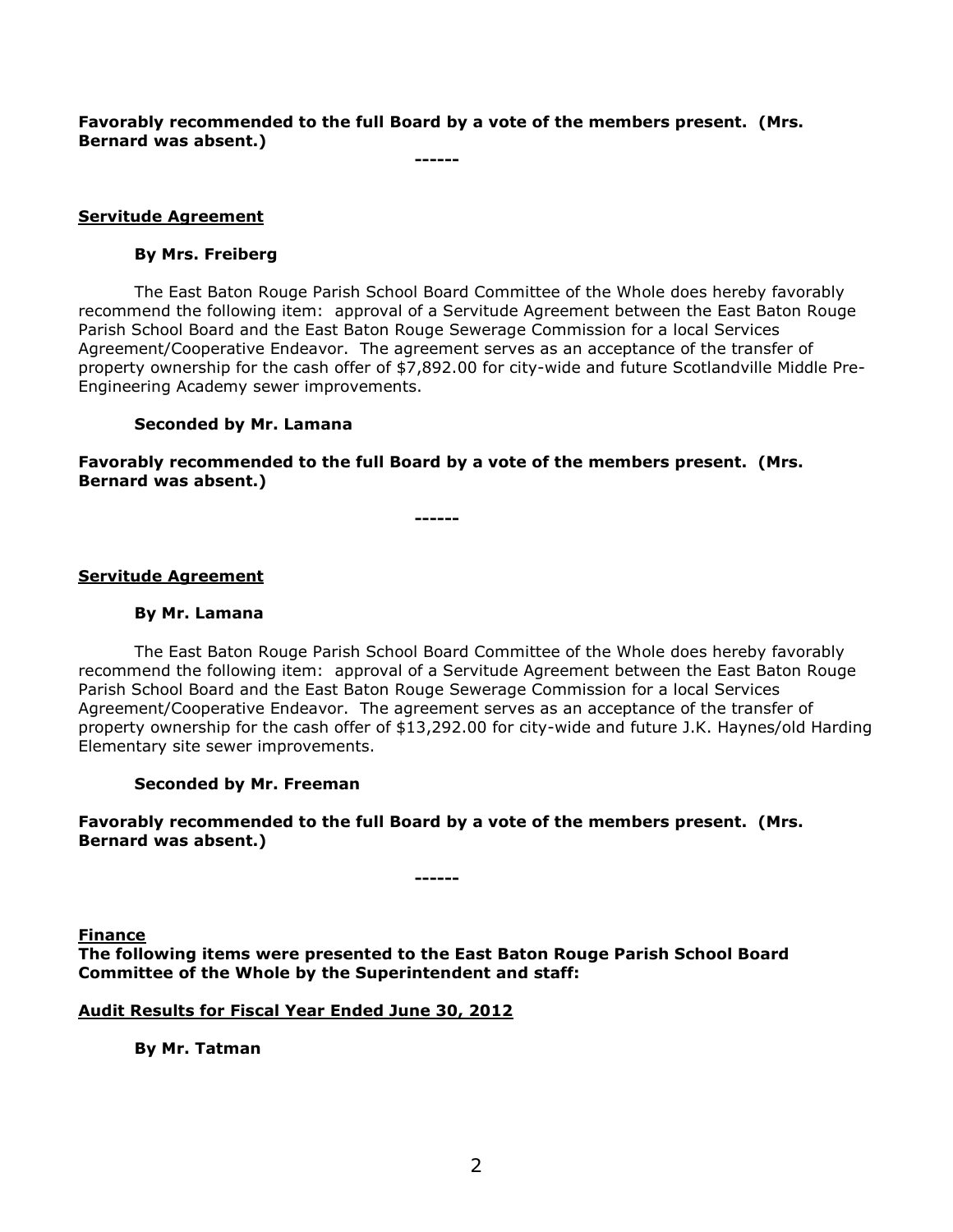The East Baton Rouge Parish School Board Committee of the Whole does hereby favorably recommend the following item: approval of the East Baton Rouge Parish School System financial audit results for the fiscal year ended June 30, 2012.

### **Seconded by Ms. Dyason**

# **Favorably recommended to the full Board by a vote of all the members.**

**------**

# **Resolution to Call a Tax Election (Millage Renewal)**

### **By Mr. Lamana**

The East Baton Rouge Parish School Board Committee of the Whole does hereby favorably recommend the following item: approval of Resolution to call a Tax Election (Millage Renewal) to be held April 6, 2013.

### **Seconded by Mr. Freeman**

### **Favorably recommended to the full Board by a vote of all the members.**

**------**

### **Renewal Contract**

### **By Mrs. Bernard**

The East Baton Rouge Parish School Board Committee of the Whole does hereby favorably recommend the following item: approval of a renewal contract between the East Baton Rouge Parish School Board and Mercer for a period of one (1) year, beginning January 1, 2013, through December 31, 2013.

### **Seconded by Mrs. Freiberg**

#### **Discussion continued.**

### **The following substitute motion was made.**

#### **By Mr. Arbour**

The East Baton Rouge Parish School Board Committee of the Whole does hereby favorably recommend the following item: approval of a renewal contract between the East Baton Rouge Parish School Board and Mercer for a period of one (1) year, beginning January 1, 2013, through December 31, 2013. Staff shall then issue a Request for Proposal (RFP) for a new contract.

#### **Seconded by Mr. Lamana**

**The substitute motion was favorably recommended to the full Board by a vote of all the members.**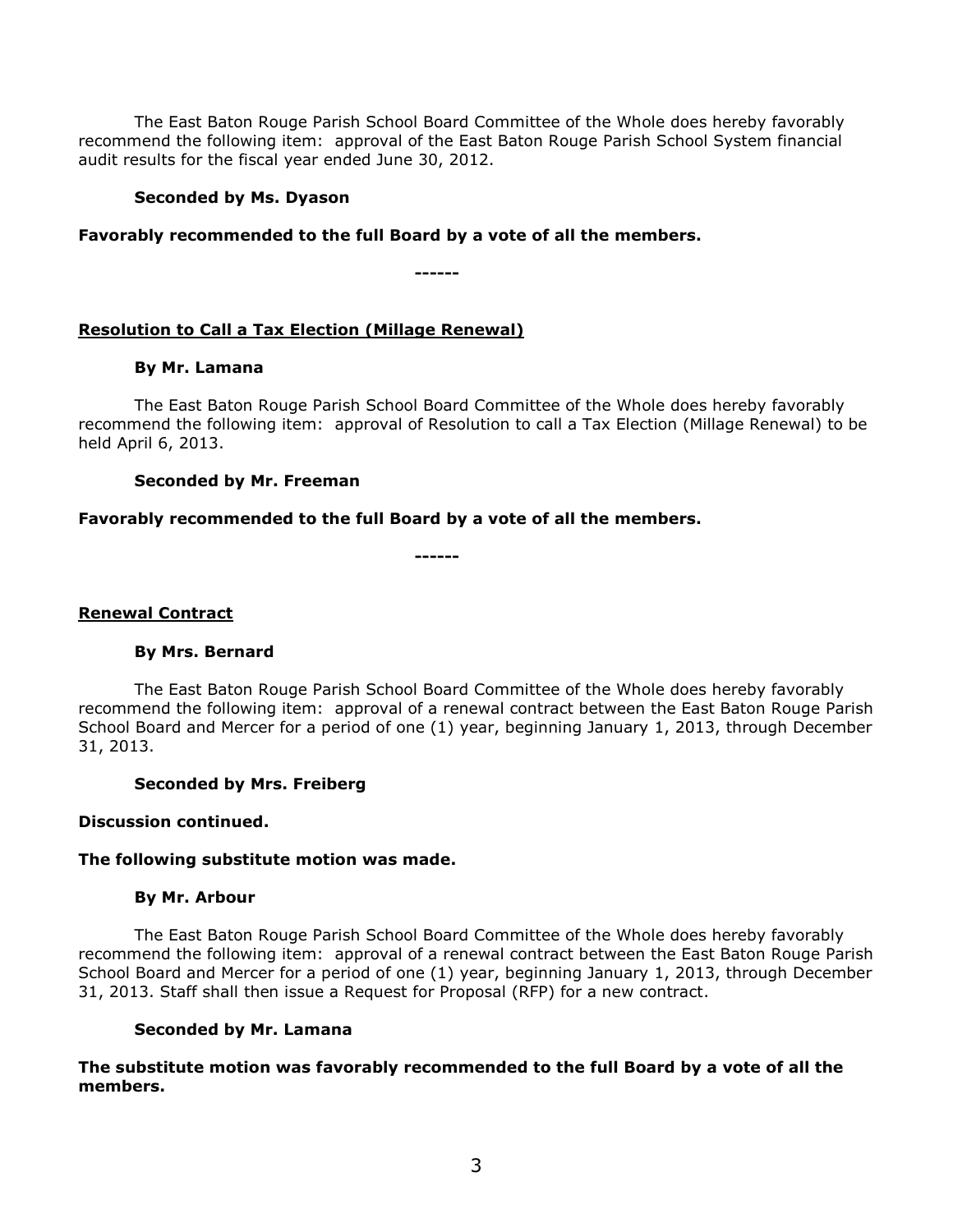## **Request for Proposal (RFP)**

#### **By Mr. Freeman**

The East Baton Rouge Parish School Board Committee of the Whole does hereby favorably recommend the following item: authorization for staff to issue a Request for Proposal (RFP) to seek East Baton Rouge Parish School System employee benefit coverage for Group Basic and Voluntary Life/AD&D, Group Voluntary Short Term Disability, and Group Voluntary Long Term Disability.

#### **Seconded by Mr. Arbour**

### **Favorably recommended to the full Board by a vote of all the members.**

**------**

**------**

# **Payment of Accreditation Fee for 2012-2013**

#### **By Mr. Lamana**

The East Baton Rouge Parish School Board Committee of the Whole does hereby favorably recommend the following item: approval of the payment of accreditation fees for the 2012-2013 school year in the amount of \$52,000.00 to AdvancED for the Southern Association of Colleges and Schools (SACS) Council on Accreditation and School Improvement.

### **Seconded by Mrs. Bernard**

**Favorably recommended to the full Board by a vote of all the members.**

# **Preliminary Actual Semi-Annual Financial Tax Plan Update and Proposed 2012-2013 Tax Plan Budgets for Propositions 1, 2, and 3**

**------**

### **By Ms. Lee**

The East Baton Rouge Parish School Board Committee of the Whole does hereby favorably recommend the following item: approval of the Preliminary Actual Semi-Annual Financial Tax Plan Update and the Proposed 2012-2013 Tax Plan Budgets for Propositions 1, 2, and 3.

### **Seconded by Mrs. Freiberg**

**Favorably recommended to the full Board by a vote of all the members.**

**------**

**Instructional/Pupil Services Items**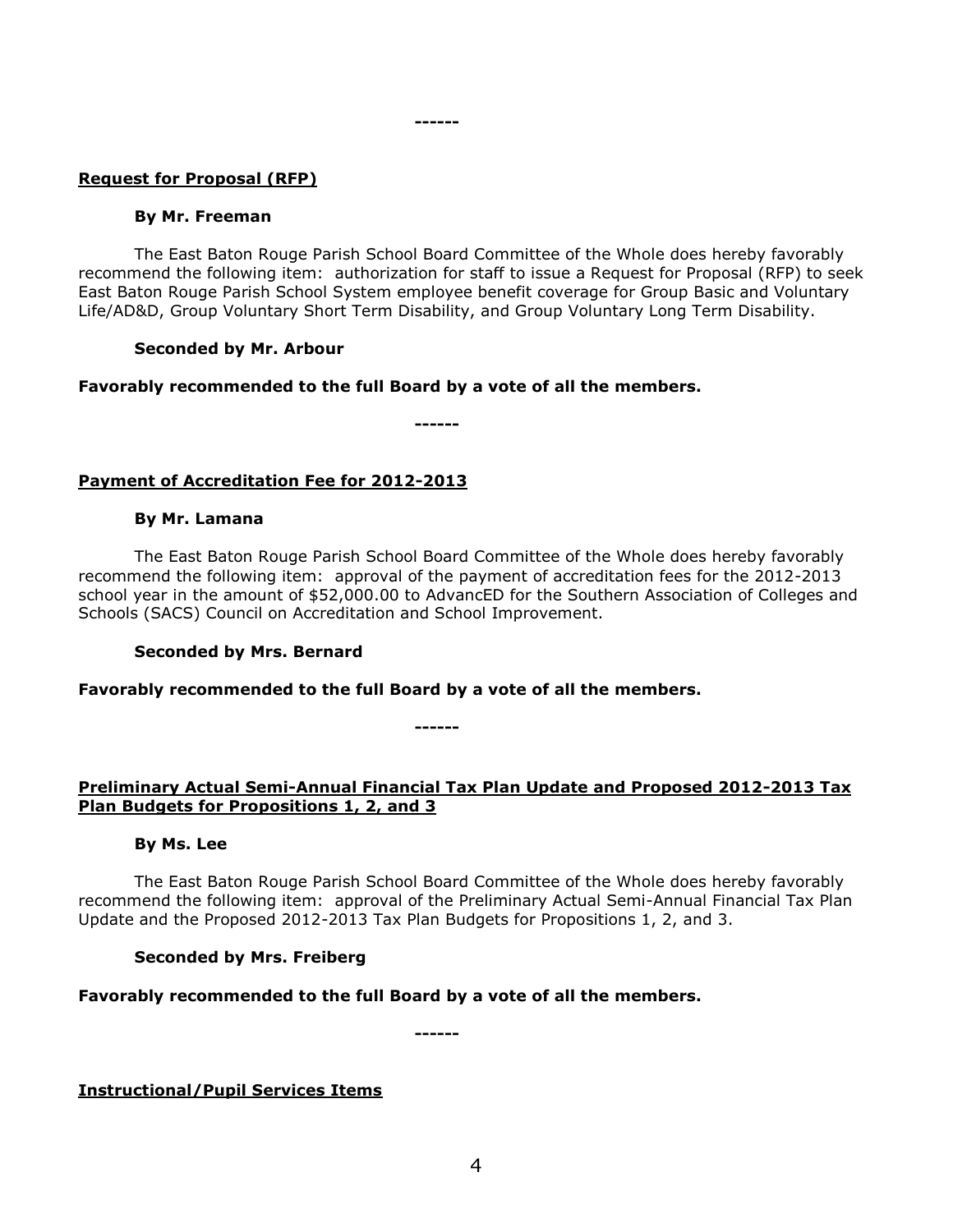# **The following items were presented to the East Baton Rouge Parish School Board Committee of the Whole by the Superintendent and staff:**

# **Grant**

# **By Mr. Freeman**

The East Baton Rouge Parish School Board Committee of the Whole does hereby favorably recommend the following item: approval of the following grant under \$50,000.00: Dow Promise Grant in the amount of \$17,000.00 – (Recipient – Brian St. George – Professional Engineer and Member of the Scotlandville Magnet High School's Engineering Professions Advisory Team).

### **Seconded by Ms. Lee**

# **Favorably recommended to the full Board by a vote of all the members.**

**------**

### **Contract**

# **By Ms. Lee**

The East Baton Rouge Parish School Board Committee of the Whole does hereby favorably recommend the following item: approval of a contract between the East Baton Rouge Parish School System and the Strategic Learning Initiatives for the purpose of implementing professional development and training at Glen Oaks High School.

### **Seconded by Mr. Lamana**

### **Favorably recommended to the full Board by a vote of all the members.**

**------**

# **Service Agreement**

### **By Mrs. Freiberg**

The East Baton Rouge Parish School Board Committee of the Whole does hereby favorably recommend the following item: approval of a Service Agreement between the East Baton Rouge Parish School System and Delta Education, LLC for the refurbishment of science kits.

### **Seconded by Mr. Freeman**

# **Favorably recommended to the full Board by a vote of all the members.**

**Other Items**

**The following items were presented to the East Baton Rouge Parish School Board Committee of the Whole by the Superintendent and staff:**

**------**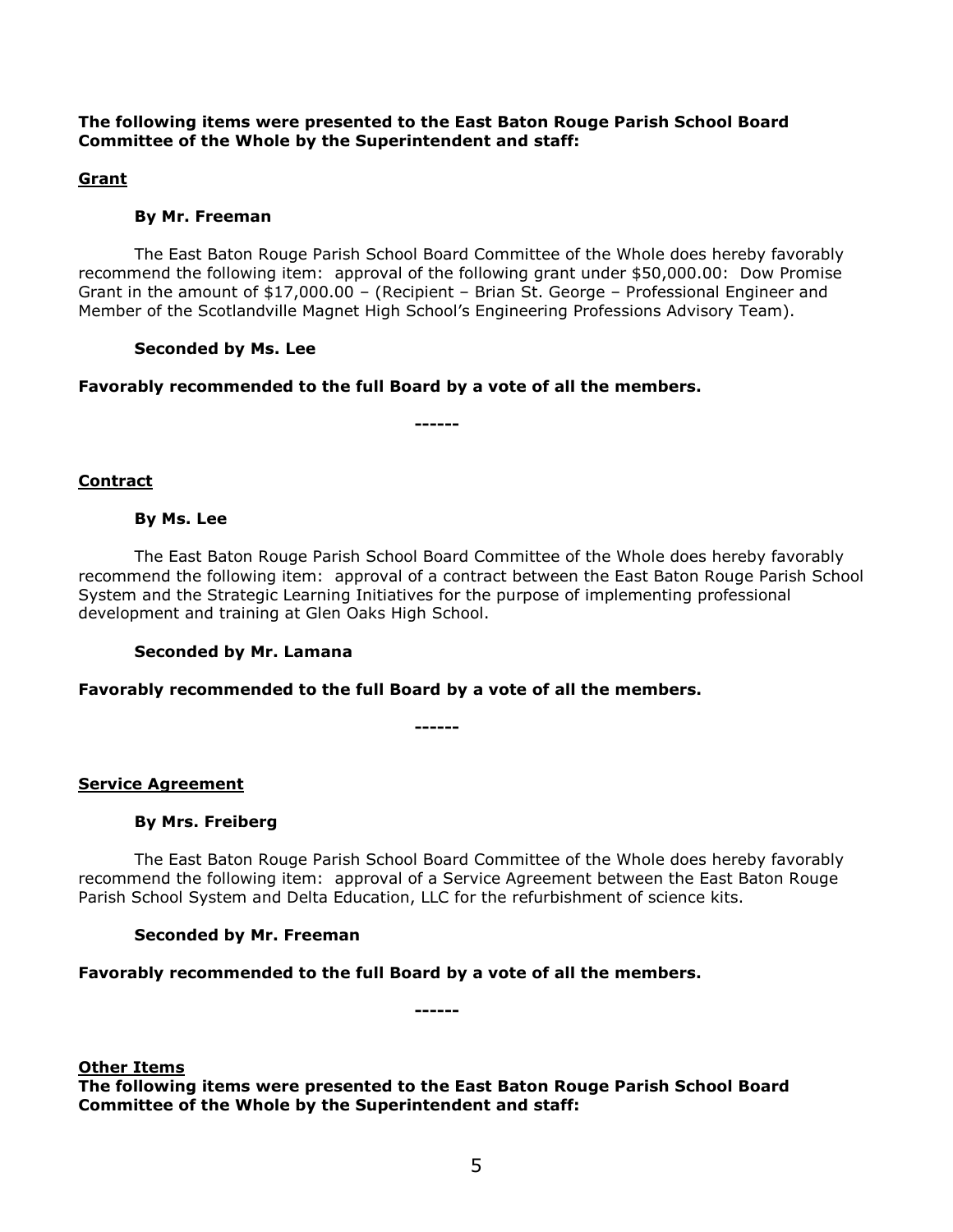#### **Reapportionment Plan**

#### **By Mrs. Bernard**

The East Baton Rouge Parish School Board Committee of the Whole does hereby favorably recommend the following item: approval of proposed Board reapportionment plan.

#### **Seconded by Mrs. Ware-Jackson**

**Discussion continued.**

#### **The following substitute motion was made.**

#### **By Mr. Arbour**

The East Baton Rouge Parish School Board Committee of the Whole does hereby refer the following item to the East Baton Rouge Parish School Board without a favorable recommendation: approval of proposed Board reapportionment plan.

### **Seconded by Mrs. Freiberg**

### **The substitute motion was approved for referral to the Board without a favorable recommendation by a vote of all the members.**

**------**

### **Revisions to Travel Policy**

### **By Mr. Tatman**

The East Baton Rouge Parish School Board Committee of the Whole does hereby favorably recommend the following item: approval of revisions to the East Baton Rouge Parish School System's Travel Policy.

#### **Seconded by Ms. Lee**

#### **Discussion followed.**

#### **The following substitute motion was made.**

#### **By Mr. Arbour**

The East Baton Rouge Parish School Board Committee of the Whole does hereby favorably recommend the following item: approval of revisions to the East Baton Rouge Parish School System's Travel Policy, as outlined in the 10/02/12 email from Superintendent Taylor.

#### **Seconded by Ms. Lee**

**The substitute motion was favorably recommended to the full Board by a vote of all the members.**

**------**